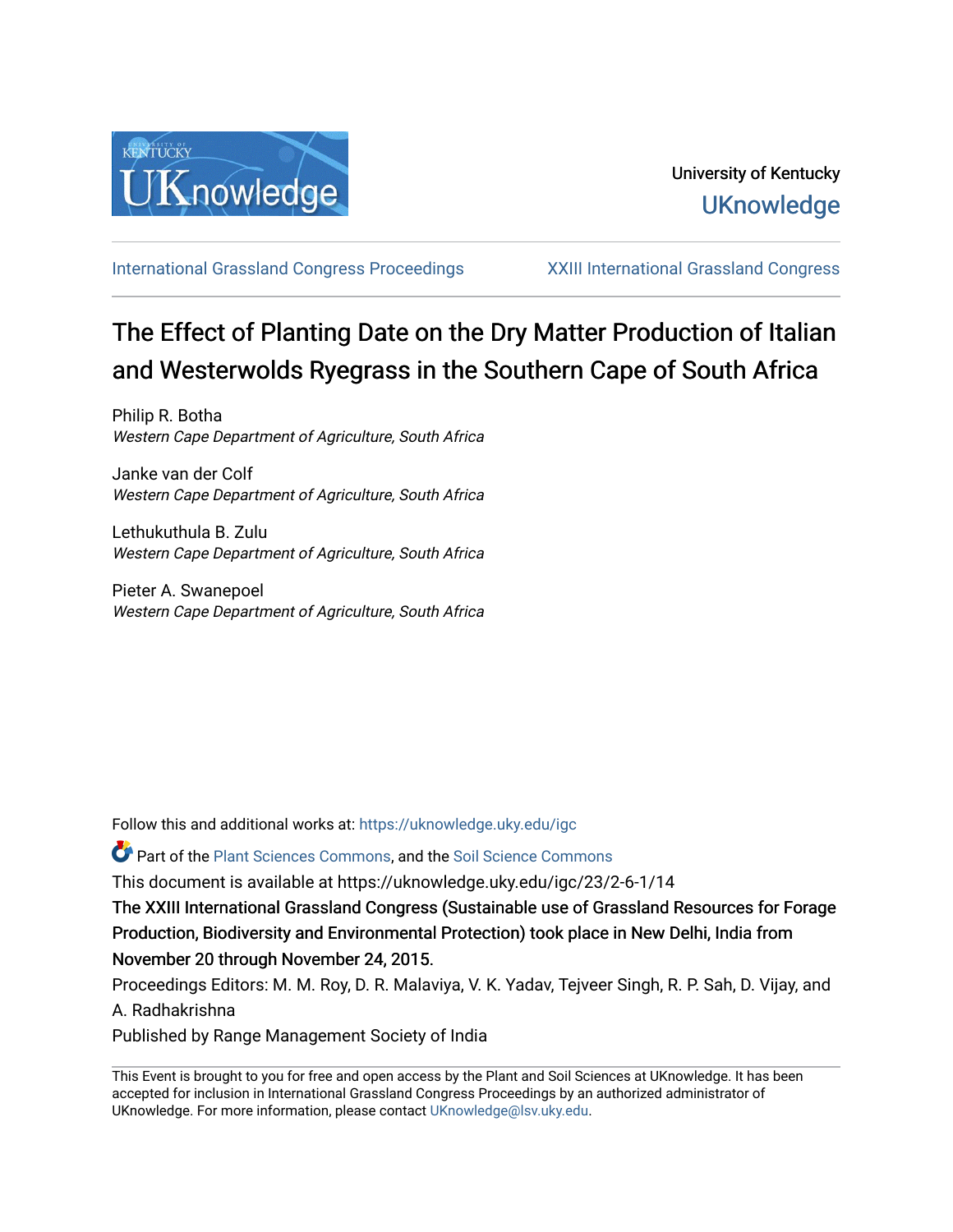Paper ID: 571 **Theme: 2.** Grassland Production and Utilization **Sub-Theme: 2.6.** Interdependence of grassland and arable lands for sustainable cereal, forage and livestock production

# **The effect of planting date on the dry matter production of Italian and Westerwolds ryegrass in the southern Cape of South Africa**

**Philip R Botha, Janke van der Colf\*, Lethukuthula B Zulu and Pieter A Swanepoel** Western Cape Department of Agriculture, George, South Africa \*Corresponding author e-mail: [JankeVdC@elsenburg.com](mailto:JankeVdC@elsenburg.com)

**Keywords:** Annual ryegrass, Growth rate, Pasture

### **Introduction**

Perennial pasture species such as lucerne (*Medicago sativa*), kikuyu (*Pennisetum clandestinum*), perennial ryegrass (*Lolium perenne*) and perennial clovers (*Trifolium* spp.) make an important contribution to the fodder flow programmes for dairy production in the southern Cape. One of the main challenges when these species make up the primary pasture base within a pasture system is the mutually low growth rates during winter (Van Heerden *et al*., 1989; Swanepoel *et al*., 2014). In order to bridge pasture shortages during the critical winter months, producers establish annual Italian (*Lolium multiflorum* var. *italicum*) and Westerwolds ryegrass (*L. multiflorum* var. *westerwoldicum*) either as pure swards, mixtures or over-sown it into perennial pastures. The production potential and seasonal growth of annual ryegrass varieties are affected by climate and may not follow the same pattern of production as in other regions. The aim of this study was to determine the production potential of Italian and Westerwolds ryegrass planted at different planting dates in the southern Cape of South Africa.

#### **Materials and Methods**

The study was carried out as an irrigated small plot cutting trial on the Outeniqua Research Farm near George in the Western Cape Province of South Africa. Four cultivars of each of Italian and Westerwolds ryegrass were evaluated by sowing each cultivar in a factorial arrangement in a randomized complete block design every 28 days for two years. Planting dates and ryegrass types were specified as treatments which were randomized over the entire trial area and replicated twice as blocks. Plots were harvested with a sicklebar mower set to a height of 50 mm above ground level, approximately every 28 days or when the growing points of grasses were being over-shadowed to determine dry matter production of treatments. The ability of a treatment or plot to recover after a harvest was used as a criterion when terminating a treatment. The Shapiro-Wilk test was performed to test normality of residuals and the data was acceptably normally distributed with homogeneous variances (Shapiro and Wilk, 1965). An analysis of variance (ANOVA) was used to test for differences in herbage production between treatments. Means were separated using the student's t-test and the least significant difference (LSD) were calculated at a 5% level (Ott, 1993).

#### **Results and Discussion**

The total annual dry matter production of Italian and Westerwolds ryegrass planted at different planting dates is shown in Table 1.

| Table 1. The annual Divi broughout it has | <u>UI Rahan ang 11 Coler wulat i vellato bianteli at uniforent biantine dalet</u> |                      |                     |                       |                                      |                   |                     |                   |                  |            |                    |                  |
|-------------------------------------------|-----------------------------------------------------------------------------------|----------------------|---------------------|-----------------------|--------------------------------------|-------------------|---------------------|-------------------|------------------|------------|--------------------|------------------|
|                                           | Planting date and total DM production                                             |                      |                     |                       |                                      |                   |                     |                   |                  |            |                    |                  |
|                                           | Dec                                                                               | Jan                  | Feb                 | Mar                   | Apr                                  | Mav               | Jun                 | Jul               | Aug              | Sep        | Oct                | Nov              |
| Italian ryegrass                          | $\circ$ $\in$ cde<br>$\circ$ .                                                    | $\sim$ $\neg$ ab     | 10.1 <sup>a</sup>   | 9.9 <sup>a</sup>      | $Q \tau$ $\tau$ cd<br>$\mathbf{O}$ . | 9.0 <sup>bc</sup> | 8.2 <sup>defg</sup> | $7 \tau$          | $6.5^{\rm U}$    | $5 \leq K$ | $\sim$ lm<br>ے ، ب | 3.9 <sup>n</sup> |
| Westerwolds ryegrass                      | $6^{\text{fgh}}$                                                                  | $\Omega^{\text{nl}}$ | $\gamma$ def<br>O.L | $7$ oetg<br>$\cdot$ C | $6.7^{ij}$                           | $7.6^{gh}$        | 7.0 <sup>h</sup>    | 7.0 <sup>th</sup> | 6.0 <sup>1</sup> | $-mn$      | $2 \pi n$<br>J.,   | 4.1              |

Table 1: The annual DM production (t ha<sup>-1</sup>) of Italian and Westerwolds ryegrass planted at different planting dates

 $(LSD (0.05) = 0.752$ , No common letter indicate a significant difference at P<0.05)

Planting date influenced the monthly growth rate and total production of both Italian and Westerwolds ryegrasses. The highest (P<0.05) and similar (P>0.05) to the highest total production was for Italian ryegrass established during Jan, February and March. For planting dates between December and June, Italian ryegrass was more productive than Westerwolds ryegrass. This was ascribed to the finding that the growth rate of Westerwolds showed a sharper decline from September onwards, while Italian ryegrass maintained higher growth rates until November. The trend for Italian